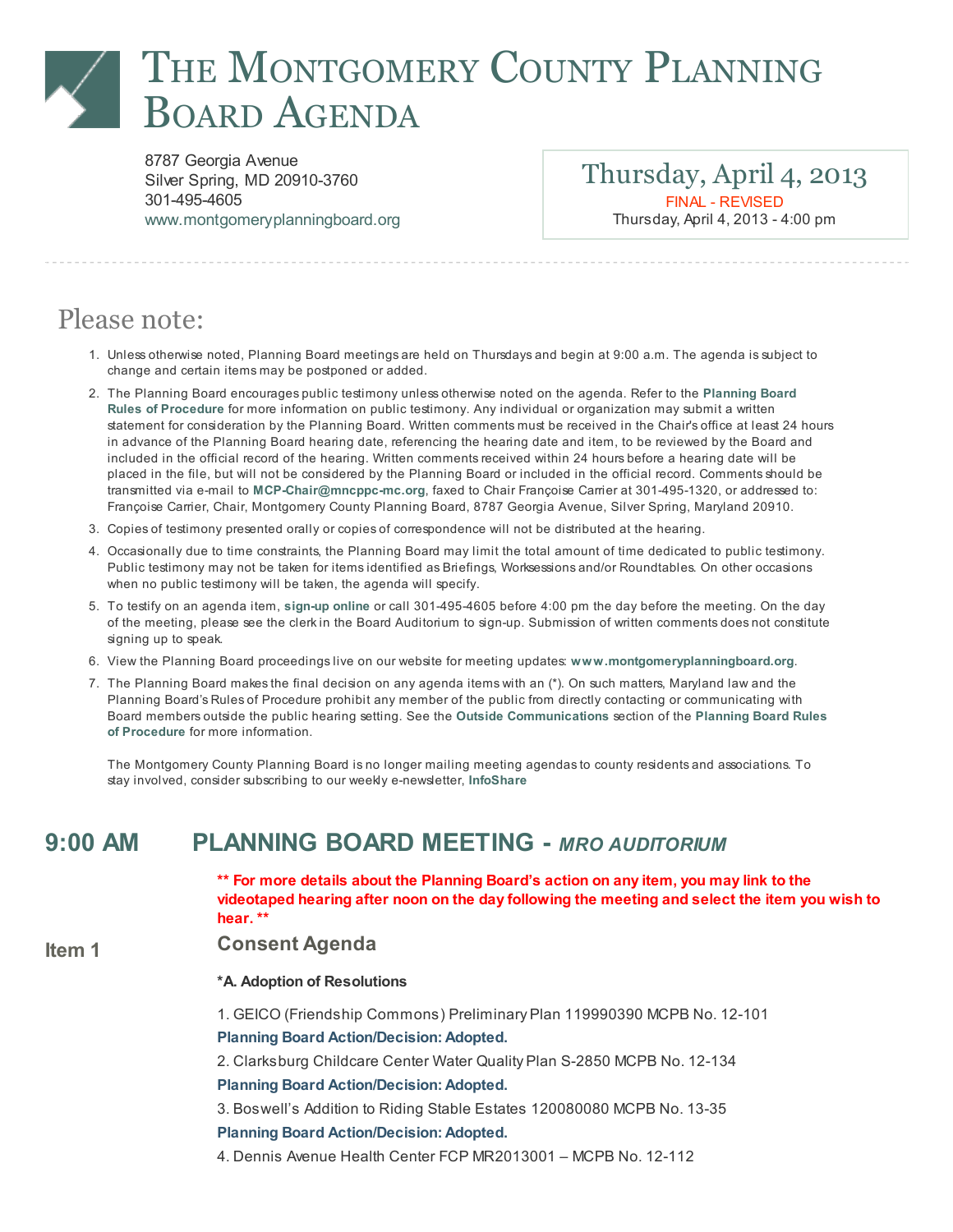#### \*B. Record Plats

|                         | 1. Subdivision Plat No. 220131030, Glen Echo Heights<br>R-90 zone, 1 lot; located on the south side of Walhonding Road, 400 feet northwest of Waneta<br>Road; Bethesda-Chevy Chase Master Plan.<br><b>Planning Board Action/Decision: Approved.</b><br>2. Subdivision Plat No. 220131070, Bradley Hills<br>R-90 zone, 2 lots; located on the west side of Bradley Boulevard, 200 feet northwest of Pembroke<br>Road; Bethesda-Chevy Chase Master Plan.<br><b>Planning Board Action/Decision: Approved.</b>                                                                                                             |
|-------------------------|------------------------------------------------------------------------------------------------------------------------------------------------------------------------------------------------------------------------------------------------------------------------------------------------------------------------------------------------------------------------------------------------------------------------------------------------------------------------------------------------------------------------------------------------------------------------------------------------------------------------|
|                         | *C. Other Consent Items                                                                                                                                                                                                                                                                                                                                                                                                                                                                                                                                                                                                |
| S. Dickel/A.<br>Lindsey | Site Plan Amendment 82003006B Residence Inn by Marriott (Westfarm Technology Park) -<br><b>REVISED</b> , 3.83 acres, I-3 Zone, construction of a five foot wide sidewalk, installation of street trees<br>and street lights and limited grading along Cherry Hill Road; location of existing wrought iron fence,<br>per approved Special Exception S-2552; and a Forest Conservation Plan Amendment to reduce<br>existing Category II Forest Conservation Easement along Cherry Hill Road by 0.09 0.12 acres.<br>Southwest corner of Cherry Hill Road and Plum Orchard Drive, within the 1997 Fairland Master<br>Plan. |
|                         | <b>Planning Board Action/Decision: Approved.</b>                                                                                                                                                                                                                                                                                                                                                                                                                                                                                                                                                                       |
|                         | *D. Approval of Minutes                                                                                                                                                                                                                                                                                                                                                                                                                                                                                                                                                                                                |
|                         | Minutes of February 28, 2013<br><b>Planning Board Action/Decision: Approved.</b>                                                                                                                                                                                                                                                                                                                                                                                                                                                                                                                                       |
| Item <sub>2</sub>       | <b>Corrective Map Amendments</b>                                                                                                                                                                                                                                                                                                                                                                                                                                                                                                                                                                                       |
| R. Kamen                | Request to authorize staff to submit Corrective Map Amendments G-927- G-936, G-938 - G-948,<br>and G-952 with the District Council, pursuant to §59-H-10.2, in order to correct technical errors that<br>led to inaccurate depictions of the zoning boundaries and zoning classifications for certain<br>properties on the official zoning maps; with a Planning Board recommendation of approval.<br><b>Planning Board Action/Decision: Approved.</b>                                                                                                                                                                 |
| Item <sub>3</sub>       | <b>Staff Draft Countywide Transit Corridors Functional Master Plan -</b><br><b>REVISED</b>                                                                                                                                                                                                                                                                                                                                                                                                                                                                                                                             |
| L. Cole                 | <b>Proposed Public Hearing Draft</b><br><b>Appendix</b><br><b>Planning Board Action/Decision: Approved.</b>                                                                                                                                                                                                                                                                                                                                                                                                                                                                                                            |
|                         |                                                                                                                                                                                                                                                                                                                                                                                                                                                                                                                                                                                                                        |
| Item <sub>4</sub>       | <b>Zoning Code Revision Implementation</b>                                                                                                                                                                                                                                                                                                                                                                                                                                                                                                                                                                             |
| P. Dunn                 | Attachment 1 - Attachment 2 - Attachment 3 - Attachment 4                                                                                                                                                                                                                                                                                                                                                                                                                                                                                                                                                              |
|                         |                                                                                                                                                                                                                                                                                                                                                                                                                                                                                                                                                                                                                        |

12:30 PM LUNCH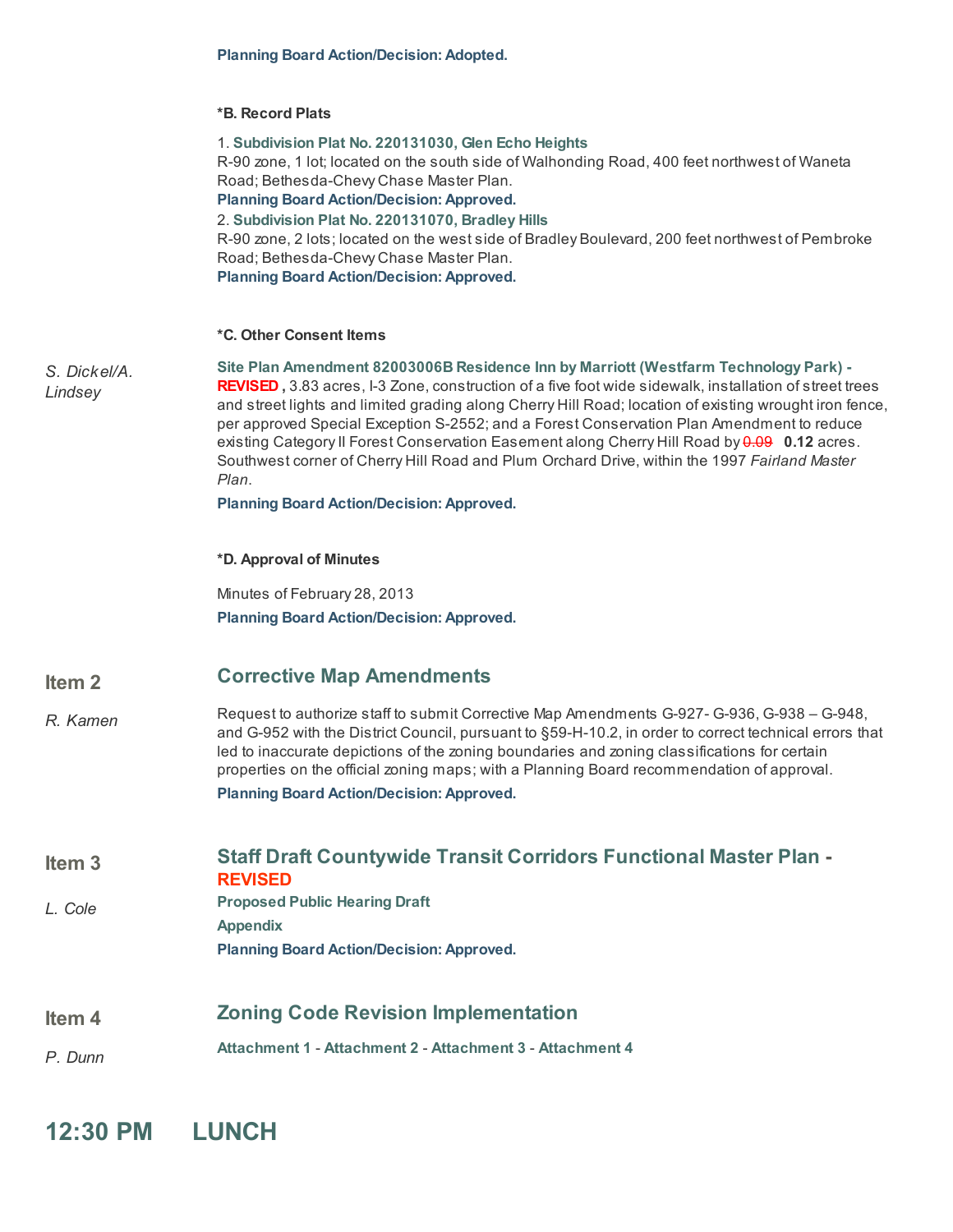### Item 5 Closed Session

S. Dixon/K. Stookey Pursuant to State Government Article Annotated Code of Maryland 10-508(a)(7) to consult with counsel to obtain legal advice

#### Item 13 Closed Session - ADDED

D. Lieb Pursuant to State Government Article Annotated Code of Maryland 10-508(a)(7) to consult with counsel to obtain legal advice

### Item 6 Closed Session

C. Moise Pursuant to State Government Article Annotated Code of Maryland 10-508(a)(13) to comply with specific constitutional, statutory, or judicially imposed requirement that prevents public disclosures about a particular proceeding or matter

### 1:30 PM PLANNING BOARD MEETING CONTINUES - MRO AUDITORIUM

- Item 7 Roundtable Discussion
- M. Bradford Parks Director's Report

#### Item \*8 8621 [Georgia](http://www.montgomeryplanningboard.org/agenda/2013/documents/20130404_8621GeorgiaAvenue.pdf) Avenue

E. Grayson \*A. Project Plan Amendment Review No. 92010001A, 8621 Georgia Avenue, CBD-2, 0.69 acres, Amendment to change the use from office/retail to residential/retail, including up to 292 multi-family dwelling units and 1,619 square feet of retail, and to revise the building footprint; located on Georgia Avenue approximately 75 feet west of the intersection with Colesville Road (US 29), Silver Spring CBD

Planning Board Action/Decision: Approved.

\*B. Site Plan Amendment Review No. 82011006A, 8621 Georgia Avenue, CBD-2, 0.69 acres, Amendment to change the use from office/retail toresidential/retail, including up to 292 multi-family dwelling units and 1,619 square feet of retail, and to revise the building footprint; located on Georgia Avenue approximately 75 feet west of the intersection with Colesville Road (US 29), Silver Spring CBD

Planning Board Action/Decision: Approved as amended.

### Item \*9 [Bethesda](http://www.montgomeryplanningboard.org/agenda/2013/documents/20130404_BethesdaCenter.pdf) Center

J. Marcolin

\*A. Preliminary Plan Limited Amendment Review No. 12012007A, Bethesda Center, CBD-2 Zone, 2.14 acres, Amendment to increase the number of hotel rooms by three and reallocate the 961 square feet of restaurant/retail use to office and hotel use, located on Wisconsin Avenue at the northeast intersection with Norfolk Avenue, Bethesda CBD Planning Board Action/Decision: Approved.

\*B. Site Plan Review No. 820120210, Bethesda Center, CBD-2 Zone, 2.14 acres, 466,470 square feet of mixed-use development including 194,195 square feet of hotel, 4,340 square feet of restaurant, 4,377 square feet of retail and 257,437 square feet of office use, located on Wisconsin Avenue at the northeast intersection with Norfolk Avenue, Bethesda CBD Planning Board Action/Decision: Approved.